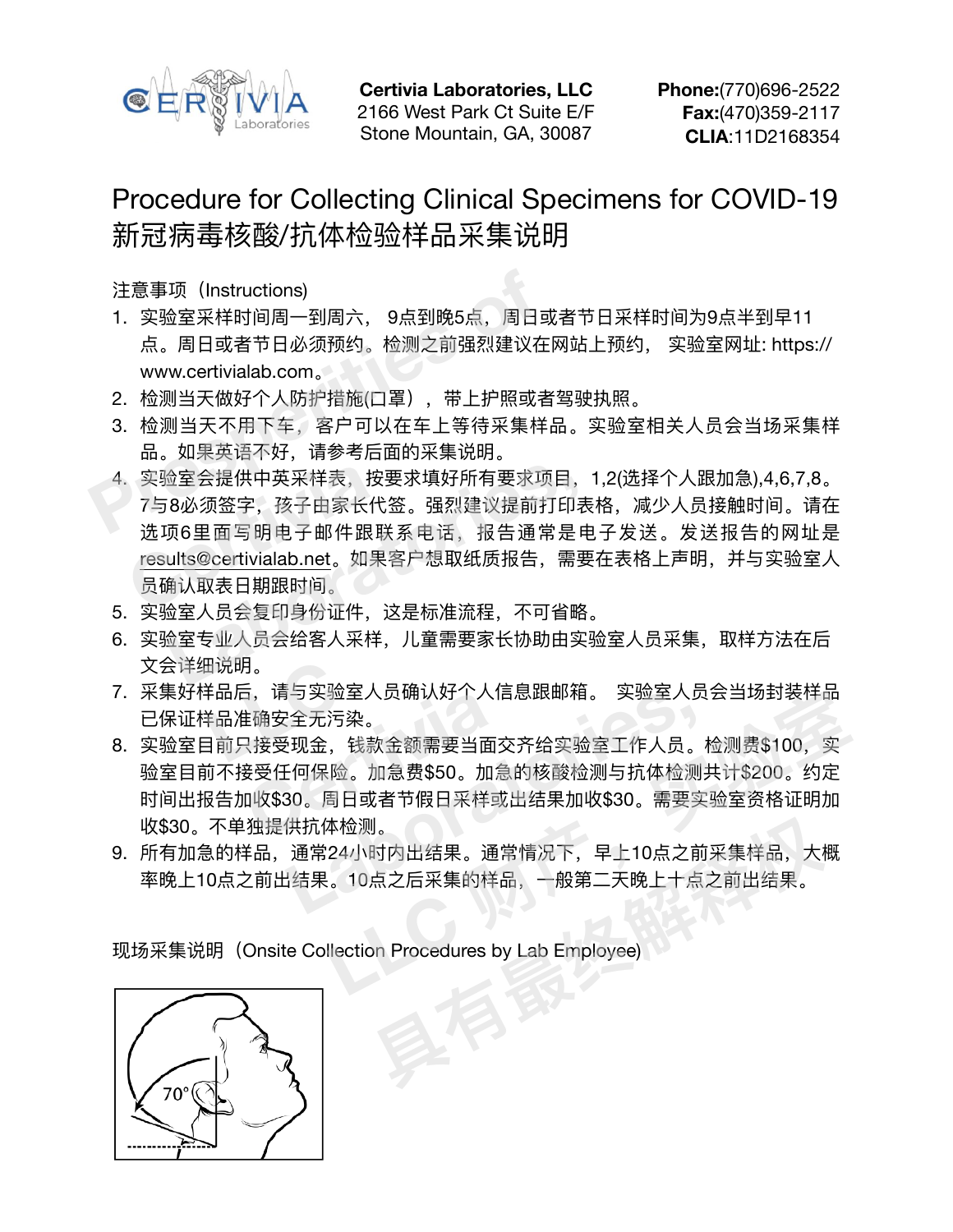

**Certivia Laboratories, LLC**  2166 West Park Ct Suite E/F Stone Mountain, GA, 30087

 $\tilde{\mathbf{r}}$  ress

**Phone:**(770)696-2522 **Fax:**(470)359-2117 **CLIA**:11D2168354

1. 采样当天实验室实验室工作人员会现场采集样品, 会稍有不适, 请做好心理准备。



2. 头部后仰70度。



- 3. 实验员将采样棒深入鼻子,大概伸入10-15厘米左右, 会在最深处停留几秒。
- 4. 实验员会旋转的慢慢取出取样棒。 s旋转的慢慢取出取<br>引完成采样,工作人<br>5门等待采集血样,
- 5. 当实验员完成采样, 工作人员会当面封存样品,请确认好个人信息跟邮箱。 龙采样,工作人员会当面封存样品<br><sup>李</sup>待采集血样,做抗体检测。<br>法
- 6. 之后去后⻔等待采集⾎样,做抗体检测。

收取查看报告方法

- 1. 实验室的报告会发送到报告上留的个人邮箱, 从results@certivialab.net网址发送报 告。核酸跟抗体是两份报告,分别发送。 i,工作人员会当面封存样品,请确认好个人信息跟邮<br>《集血样,做抗体检测。<br><br>这到报告上留的个人邮箱, 从results@certivialab.<br>两份报告,分别发送。<br>全附件,无需打开。点击蓝色的按钮(read the mes 一个人员会当面封存样品,请确认好个人信息跟邮箱。<br>样,做抗体检测。<br>様告上留的个人邮箱, 从results@certivialab.net网址发送报<br>报告,分别发送。<br>报告,分别发送。<br>件,无需打开。点击蓝色的按钮(read the message)来查看报 上留的个人邮箱, 从results@certivialab.net网址发送扎<br>分别发送。<br><br><br><br><br><br>点击 'sign in with a one-time passcode'。
- 2. 报告内的附件是安全附件, 无需打开。点击蓝色的按钮(read the message)来查看报 告。

Read the message

3. 之后会转到另外一个网站; 点击 'sign in with a one-time passcode'。

results@certivialab.net has sent you a protected message